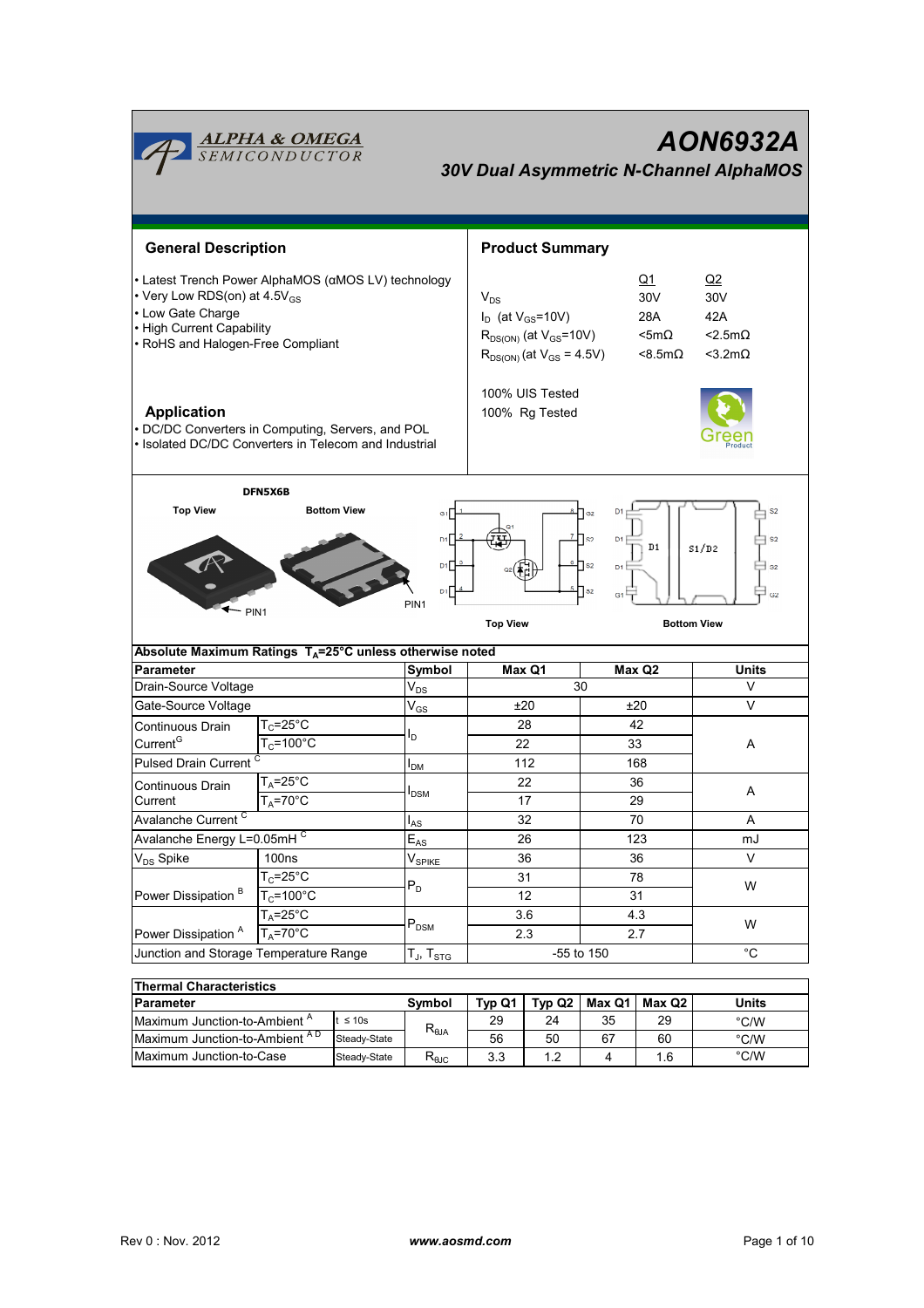

#### **Q1 Electrical Characteristics (TJ=25°C unless otherwise noted)**

| <b>Symbol</b>                                      | <b>Parameter</b>                                   | <b>Conditions</b>                                                                 | Min               | <b>Typ</b> | <b>Max</b>   | <b>Units</b> |           |  |  |
|----------------------------------------------------|----------------------------------------------------|-----------------------------------------------------------------------------------|-------------------|------------|--------------|--------------|-----------|--|--|
| <b>STATIC PARAMETERS</b>                           |                                                    |                                                                                   |                   |            |              |              |           |  |  |
| <b>BV</b> <sub>DSS</sub>                           | Drain-Source Breakdown Voltage                     | $I_D = 250 \mu A$ , $V_{GS} = 0V$                                                 |                   | 30         |              |              | $\vee$    |  |  |
| $I_{DSS}$                                          | Zero Gate Voltage Drain Current                    | $V_{DS}$ =30V, $V_{GS}$ =0V                                                       |                   |            |              | 1            | μA        |  |  |
|                                                    |                                                    |                                                                                   | $T_{J}$ =55°C     |            |              | 5            |           |  |  |
| $I_{GSS}$                                          | Gate-Body leakage current                          | $V_{DS}$ =0V, $V_{GS}$ = $\pm$ 20V                                                |                   |            |              | 100          | nA        |  |  |
| $\mathsf{V}_{\mathsf{GS}(\underbar{\mathsf{th}})}$ | Gate Threshold Voltage                             | $V_{DS} = V_{GS} I_D = 250 \mu A$                                                 |                   | 1.4        | 1.8          | 2.2          | $\vee$    |  |  |
| $R_{DS(ON)}$                                       | Static Drain-Source On-Resistance                  | $V_{GS}$ =10V, I <sub>D</sub> =20A                                                |                   |            | 4.1          | 5            | $m\Omega$ |  |  |
|                                                    |                                                    |                                                                                   | $TJ=125^{\circ}C$ |            | 5.6          | 6.8          |           |  |  |
|                                                    |                                                    | $V_{GS}$ =4.5V, $I_D$ =20A                                                        |                   |            | 6.7          | 8.5          | $m\Omega$ |  |  |
| $g_{FS}$                                           | Forward Transconductance                           | $V_{DS}$ =5V, I <sub>D</sub> =20A                                                 |                   | 91         |              | S            |           |  |  |
| $V_{SD}$                                           | Diode Forward Voltage                              | $IS=1A, VGS=0V$                                                                   |                   | 0.7        | $\mathbf{1}$ | $\vee$       |           |  |  |
| $I_{\rm S}$                                        | Maximum Body-Diode Continuous Current <sup>G</sup> |                                                                                   |                   |            |              | 28           | A         |  |  |
|                                                    | <b>DYNAMIC PARAMETERS</b>                          |                                                                                   |                   |            |              |              |           |  |  |
| $C_{iss}$                                          | Input Capacitance                                  |                                                                                   |                   | 1037       |              | pF           |           |  |  |
| $C_{\rm oss}$                                      | <b>Output Capacitance</b>                          | $V_{\text{GS}}$ =0V, $V_{\text{DS}}$ =15V, f=1MHz                                 |                   |            | 441          |              | pF        |  |  |
| $C_{\text{rss}}$                                   | Reverse Transfer Capacitance                       |                                                                                   |                   | 61         |              | pF           |           |  |  |
| R <sub>g</sub>                                     | Gate resistance                                    | $V_{GS}$ =0V, $V_{DS}$ =0V, f=1MHz                                                | 0.7               | 1.5        | 2.3          | Ω            |           |  |  |
| <b>SWITCHING PARAMETERS</b>                        |                                                    |                                                                                   |                   |            |              |              |           |  |  |
| $Q_q(10V)$                                         | <b>Total Gate Charge</b>                           | $V_{GS}$ =10V, $V_{DS}$ =15V, $I_D$ =20A                                          |                   |            | 15.5         | 22           | пC        |  |  |
| $Q_g(4.5V)$                                        | <b>Total Gate Charge</b>                           |                                                                                   |                   |            | 6.8          | 10           | nC        |  |  |
| $\mathsf{Q}_{\mathsf{gs}}$                         | Gate Source Charge                                 |                                                                                   |                   |            | 3.0          |              | nС        |  |  |
| $\mathsf{Q}_{\mathsf{gd}}$                         | Gate Drain Charge                                  |                                                                                   |                   |            | 3.6          |              | nC        |  |  |
| $t_{D(on)}$                                        | Turn-On DelayTime                                  |                                                                                   |                   |            | 5.5          |              | ns        |  |  |
| $\mathsf{t}_{\mathsf{r}}$                          | Turn-On Rise Time                                  | $V_{GS}$ =10V, $V_{DS}$ =15V, R <sub>L</sub> =0.75Ω,<br>$\rm R_{GEN}$ =3 $\Omega$ |                   |            | 3.3          |              | ns        |  |  |
| $t_{D(off)}$                                       | Turn-Off DelayTime                                 |                                                                                   |                   |            | 18           |              | ns        |  |  |
| $\mathfrak{t}_{\mathsf{f}}$                        | <b>Turn-Off Fall Time</b>                          |                                                                                   |                   |            | 4.3          |              | ns        |  |  |
| $t_{rr}$                                           | Body Diode Reverse Recovery Time                   | $I_F = 20A$ , dl/dt=500A/ $\mu$ s                                                 |                   |            | 12.7         |              | ns        |  |  |
| $Q_{rr}$                                           | Body Diode Reverse Recovery Charge                 | $I_F$ =20A, dl/dt=500A/ $\mu$ s                                                   |                   |            | 17.2         |              | nC        |  |  |

A. The value of R<sub>θJA</sub> is measured with the device mounted on 1in<sup>2</sup> FR-4 board with 2oz. Copper, in a still air environment with T<sub>A</sub> =25°C. The Power dissipation  $P_{DSM}$  is based on R<sub>BJA</sub> ≤ 10s and the maximum allowed junction temperature of 150°C. The value in any given application depends on the user's specific board design.

B. The power dissipation P<sub>D</sub> is based on T<sub>J(MAX)</sub>=150°C, using junction-to-case thermal resistance, and is more useful in setting the upper<br>dissipation limit for cases where additional heatsinking is used.

C. Repetitive rating, pulse width limited by junction temperature T<sub>J(MAX)</sub>=150°C. Ratings are based on low frequency and duty cycles to keep initial  $T_J = 25^\circ$  C.

D. The  $R_{h1A}$  is the sum of the thermal impedence from junction to case  $R_{h1C}$  and case to ambient.

E. The static characteristics in Figures 1 to 6 are obtained using <300µs pulses, duty cycle 0.5% max.

F. These curves are based on the junction-to-case thermal impedence which is measured with the device mounted to a large heatsink, assuming a maximum junction temperature of  $T_{J(MAX)}$ =150° C. The SOA curve provides a single pulse rating.

G. The maximum current rating is limited by package.

H. These tests are performed with the device mounted on 1 in<sup>2</sup> FR-4 board with 2oz. Copper, in a still air environment with TA=25°C.

COMPONENTS IN LIFE SUPPORT DEVICES OR SYSTEMS ARE NOT AUTHORIZED. AOS DOES NOT ASSUME ANY LIABILITY ARISING OUT OF SUCH APPLICATIONS OR USES OF ITS PRODUCTS. AOS RESERVES THE RIGHT TO IMPROVE PRODUCT DESIGN, FUNCTIONS AND RELIABILITY WITHOUT NOTICE.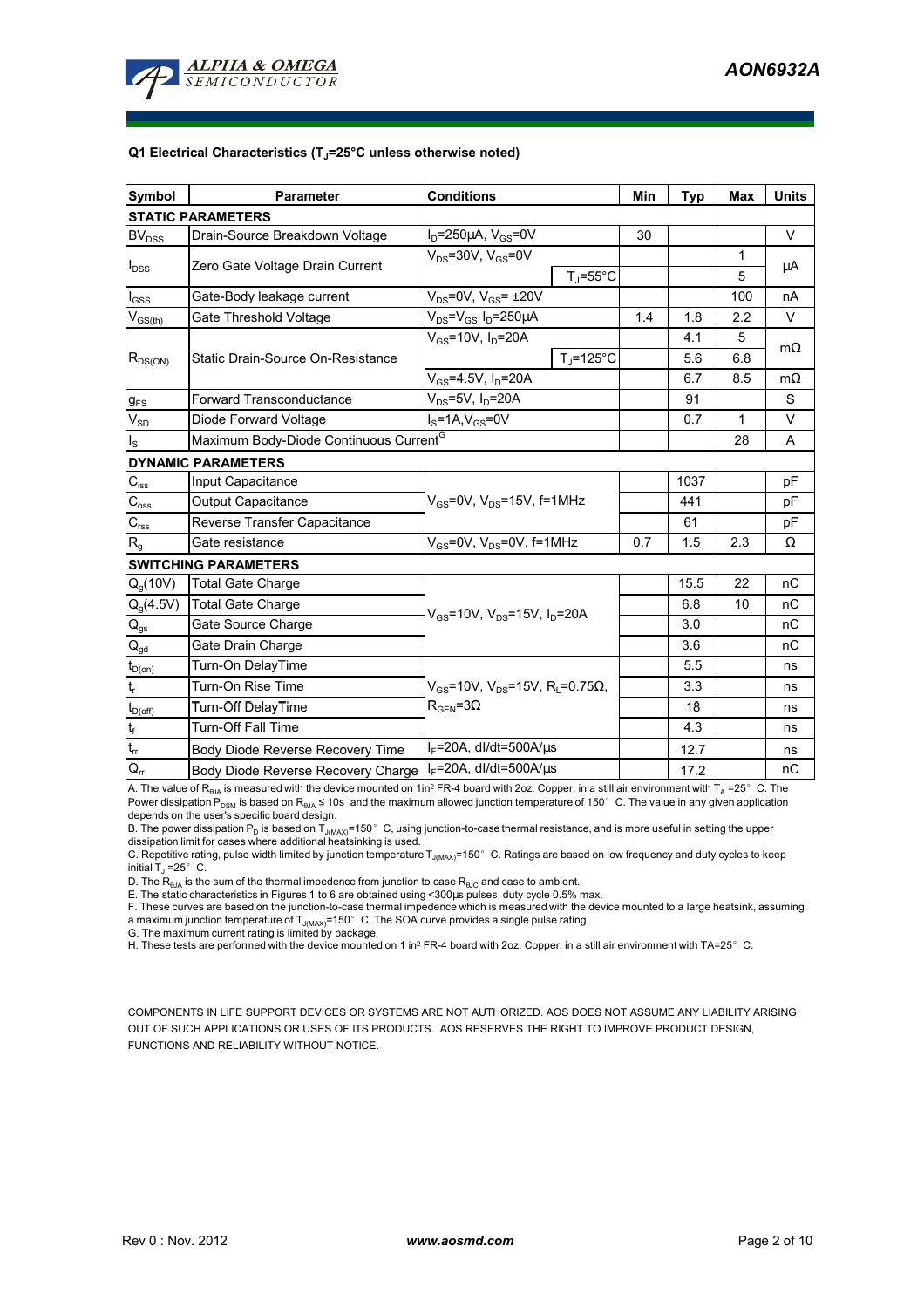

# **Q1-CHANNEL: TYPICAL ELECTRICAL AND THERMAL CHARACTERISTICS**

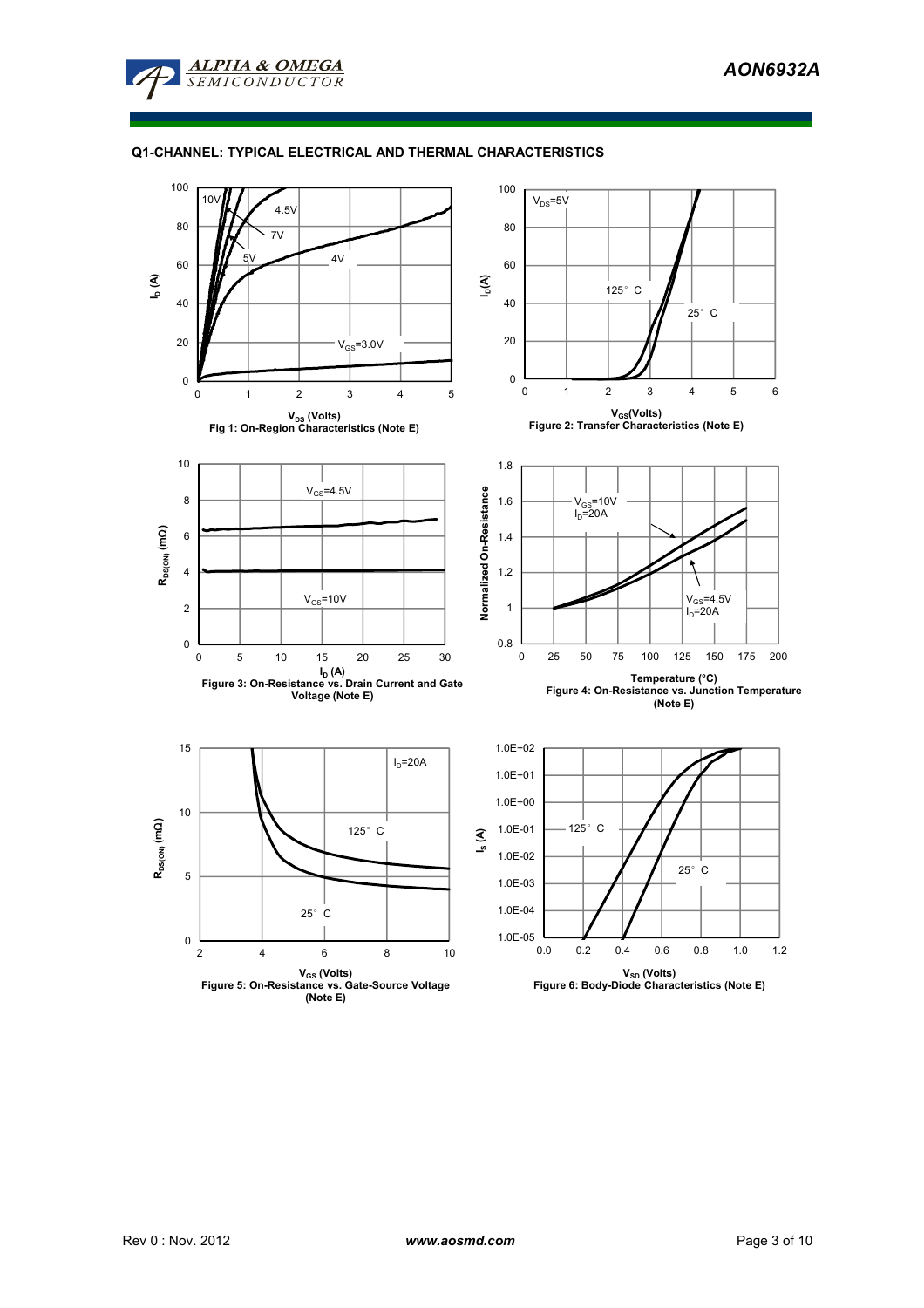

# **Q1-CHANNEL: TYPICAL ELECTRICAL AND THERMAL CHARACTERISTICS**



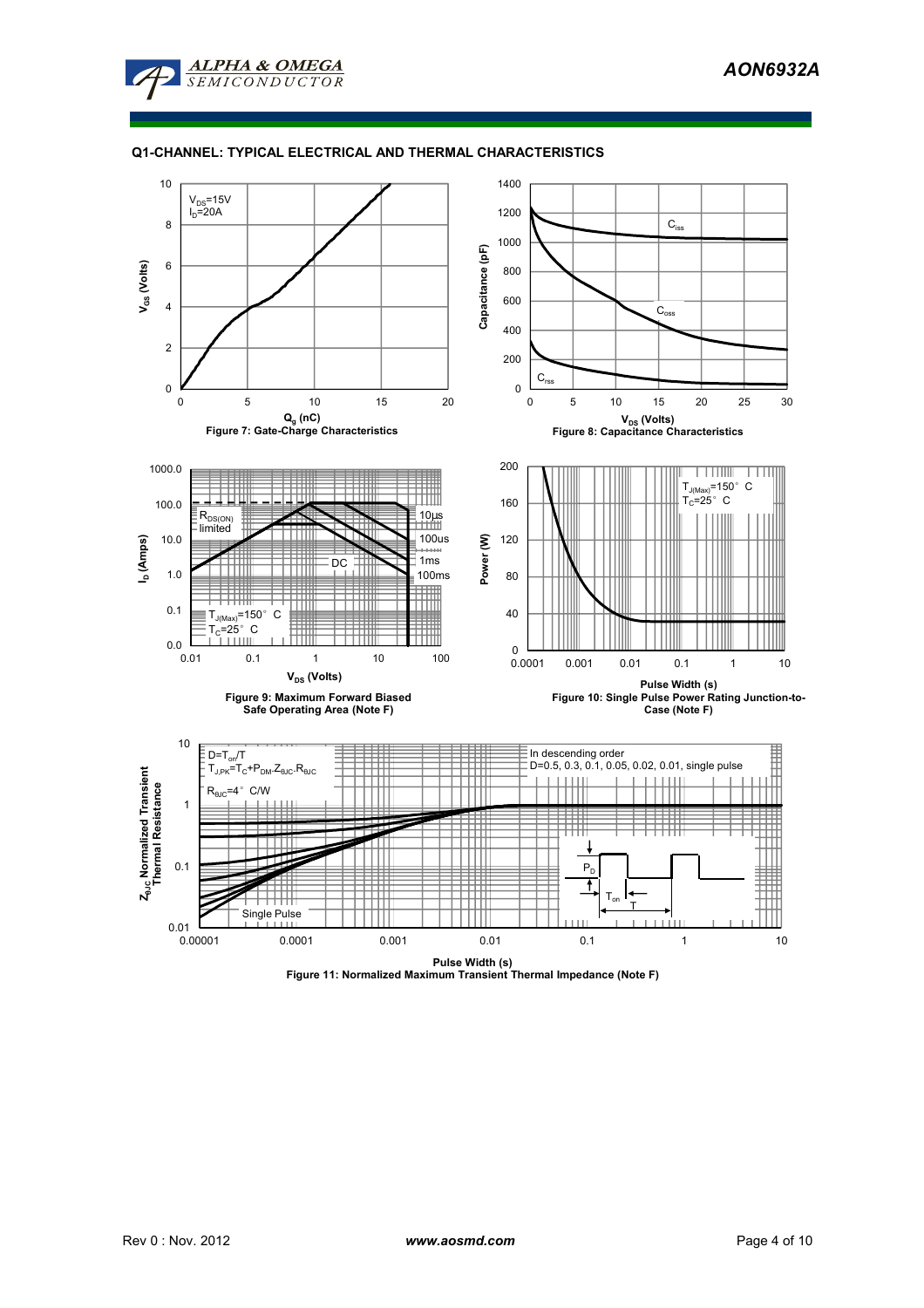

# **Q1-CHANNEL: TYPICAL ELECTRICAL AND THERMAL CHARACTERISTICS**



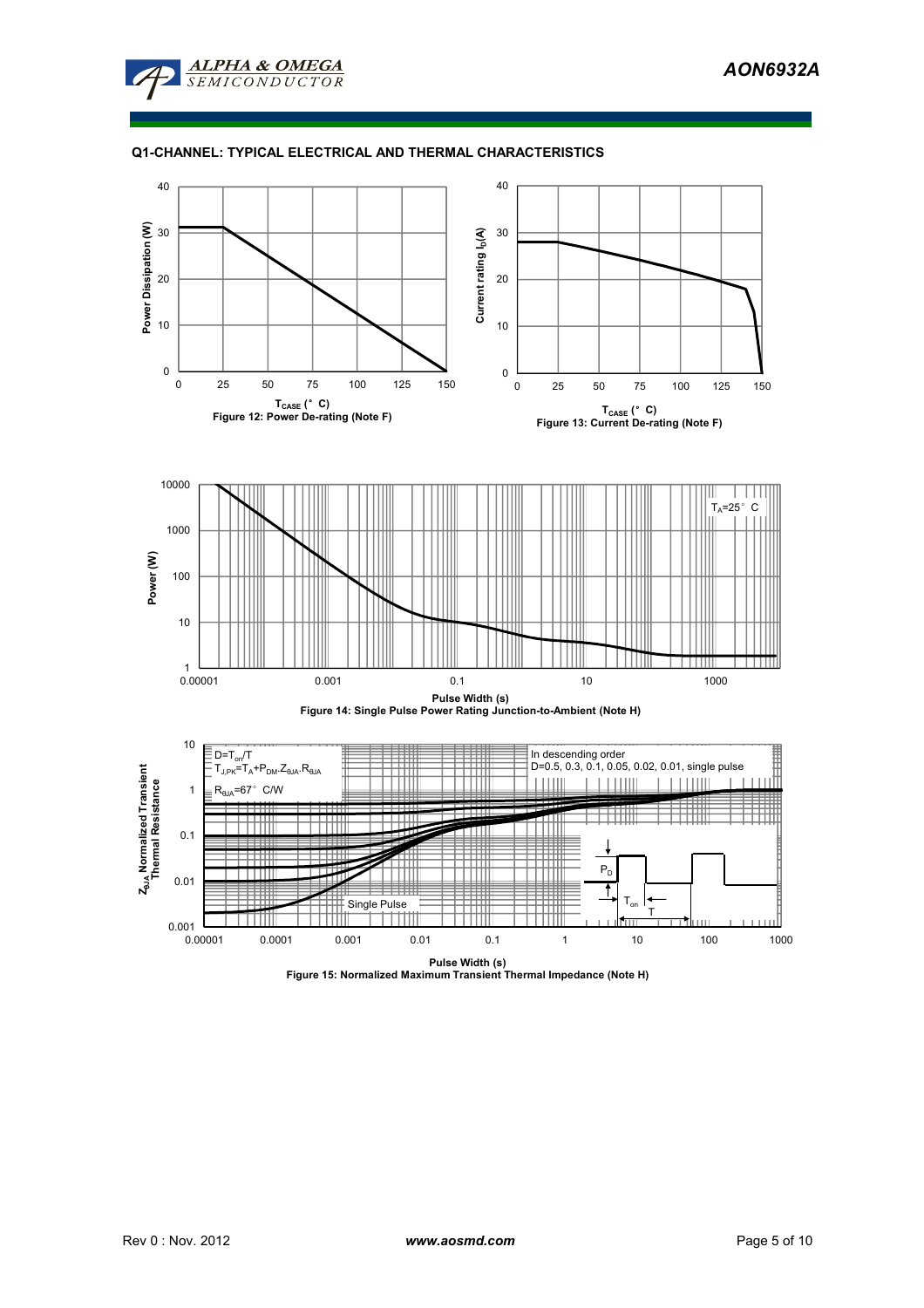

#### **Q2 Electrical Characteristics (TJ=25°C unless otherwise noted)**

| <b>Symbol</b>                                      | <b>Parameter</b>                                   | <b>Conditions</b>                                                                         |                    | Min | <b>Typ</b> | <b>Max</b> | <b>Units</b> |  |  |
|----------------------------------------------------|----------------------------------------------------|-------------------------------------------------------------------------------------------|--------------------|-----|------------|------------|--------------|--|--|
| <b>STATIC PARAMETERS</b>                           |                                                    |                                                                                           |                    |     |            |            |              |  |  |
| BV <sub>DSS</sub>                                  | Drain-Source Breakdown Voltage                     | $I_D$ =10mA, $V_{GS}$ =0V                                                                 |                    | 30  |            |            | V            |  |  |
| $I_{DSS}$                                          | Zero Gate Voltage Drain Current                    | $V_{DS}$ =30V, $V_{GS}$ =0V                                                               |                    |     |            | 1          | μA           |  |  |
|                                                    |                                                    |                                                                                           | $T_{\rm J}$ =55°C  |     |            | 5          |              |  |  |
| $I_{GSS}$                                          | Gate-Body leakage current                          | $V_{DS}$ =0V, $V_{GS}$ = $\pm$ 20V                                                        |                    |     |            | 100        | nA           |  |  |
| $\mathsf{V}_{\mathsf{GS}(\underbar{\mathsf{th}})}$ | Gate Threshold Voltage                             | $V_{DS} = V_{GS} I_D = 250 \mu A$                                                         |                    | 1.1 | 1.5        | 1.9        | $\vee$       |  |  |
| $R_{DS(ON)}$                                       | Static Drain-Source On-Resistance                  | $V_{GS}$ =10V, I <sub>D</sub> =20A                                                        |                    |     | 1.8        | 2.5        |              |  |  |
|                                                    |                                                    |                                                                                           | $T_{\rm J}$ =125°C |     | 2.3        | 3.2        | $m\Omega$    |  |  |
|                                                    |                                                    | $V_{GS}$ =4.5V, $I_D$ =20A                                                                |                    |     | 2.4        | 3.2        | $m\Omega$    |  |  |
| $g_{FS}$                                           | <b>Forward Transconductance</b>                    | V <sub>ns</sub> =5V, I <sub>n</sub> =20A                                                  |                    | 85  |            | S          |              |  |  |
| $V_{SD}$                                           | Diode Forward Voltage                              | $I_S = 1A$ , $V_{GS} = 0V$                                                                |                    | 0.7 | 1          | $\vee$     |              |  |  |
| $I_{\rm S}$                                        | Maximum Body-Diode Continuous Current <sup>G</sup> |                                                                                           |                    |     |            | 42         | A            |  |  |
|                                                    | <b>DYNAMIC PARAMETERS</b>                          |                                                                                           |                    |     |            |            |              |  |  |
| $C_{\text{iss}}$                                   | Input Capacitance                                  |                                                                                           |                    |     | 3430       |            | pF           |  |  |
| $C_{\rm oss}$                                      | <b>Output Capacitance</b>                          | $V_{GS}$ =0V, $V_{DS}$ =15V, f=1MHz                                                       |                    |     | 1327       |            | pF           |  |  |
| $C_{\text{rss}}$                                   | Reverse Transfer Capacitance                       |                                                                                           |                    |     | 175        |            | pF           |  |  |
| R <sub>g</sub>                                     | Gate resistance                                    | $V_{GS}$ =0V, $V_{DS}$ =0V, f=1MHz                                                        |                    | 0.3 | 0.7        | 1.1        | Ω            |  |  |
|                                                    | <b>SWITCHING PARAMETERS</b>                        |                                                                                           |                    |     |            |            |              |  |  |
| $Q_g(10V)$                                         | <b>Total Gate Charge</b>                           | $V_{GS}$ =10V, $V_{DS}$ =15V, I <sub>D</sub> =20A                                         |                    |     | 53         | 64         | пC           |  |  |
| $Q_g(4.5V)$                                        | <b>Total Gate Charge</b>                           |                                                                                           |                    |     | 25         | 30         | nC           |  |  |
| $Q_{gs}$                                           | Gate Source Charge                                 |                                                                                           |                    |     | 7.8        |            | пC           |  |  |
| $Q_{gd}$                                           | Gate Drain Charge                                  |                                                                                           |                    |     | 10.3       |            | nC           |  |  |
| $t_{D(on)}$                                        | Turn-On DelayTime                                  |                                                                                           |                    |     | 7.5        |            | ns           |  |  |
| $t_r$                                              | Turn-On Rise Time                                  | $V_{GS}$ =10V, V <sub>DS</sub> =15V, R <sub>L</sub> =0.75Ω,<br>$R_{\text{GEN}} = 3\Omega$ |                    |     | 5.0        |            | ns           |  |  |
| $t_{D(\text{off})}$                                | Turn-Off DelayTime                                 |                                                                                           |                    |     | 33.8       |            | ns           |  |  |
| $\mathfrak{t}_{\mathsf{f}}$                        | <b>Turn-Off Fall Time</b>                          |                                                                                           |                    |     | 9.8        |            | ns           |  |  |
| $t_{rr}$                                           | Body Diode Reverse Recovery Time                   | $I_F = 20A$ , dl/dt=500A/ $\mu$ s                                                         |                    |     | 22         |            | ns           |  |  |
| $Q_{rr}$                                           | Body Diode Reverse Recovery Charge                 | $IF=20A$ , dl/dt=500A/us                                                                  |                    |     | 58         |            | nC           |  |  |

A. The value of R<sub>θJA</sub> is measured with the device mounted on 1in<sup>2</sup> FR-4 board with 2oz. Copper, in a still air environment with T<sub>A</sub> =25° C. The Power dissipation  $P_{DSM}$  is based on R<sub>θJA</sub> ≤ 10s and the maximum allowed junction temperature of 150°C. The value in any given application depends on the user's specific board design.

B. The power dissipation P<sub>D</sub> is based on  $T_{J(MAX)}$ =150°C, using junction-to-case thermal resistance, and is more useful in setting the upper dissipation limit for cases where additional heatsinking is used.

C. Repetitive rating, pulse width limited by junction temperature T<sub>J(MAX)</sub>=150°C. Ratings are based on low frequency and duty cycles to keep initial  $T_J = 25^\circ$  C.

D. The  $R_{AJA}$  is the sum of the thermal impedence from junction to case  $R_{AJC}$  and case to ambient.

E. The static characteristics in Figures 1 to 6 are obtained using <300µs pulses, duty cycle 0.5% max.

F. These curves are based on the junction-to-case thermal impedence which is measured with the device mounted to a large heatsink, assuming a maximum junction temperature of  $T_{J(MAX)}$ =150° C. The SOA curve provides a single pulse rating.

G. The maximum current rating is limited by package.

H. These tests are performed with the device mounted on 1 in<sup>2</sup> FR-4 board with 2oz. Copper, in a still air environment with TA=25°C.

COMPONENTS IN LIFE SUPPORT DEVICES OR SYSTEMS ARE NOT AUTHORIZED. AOS DOES NOT ASSUME ANY LIABILITY ARISING OUT OF SUCH APPLICATIONS OR USES OF ITS PRODUCTS. AOS RESERVES THE RIGHT TO IMPROVE PRODUCT DESIGN, FUNCTIONS AND RELIABILITY WITHOUT NOTICE.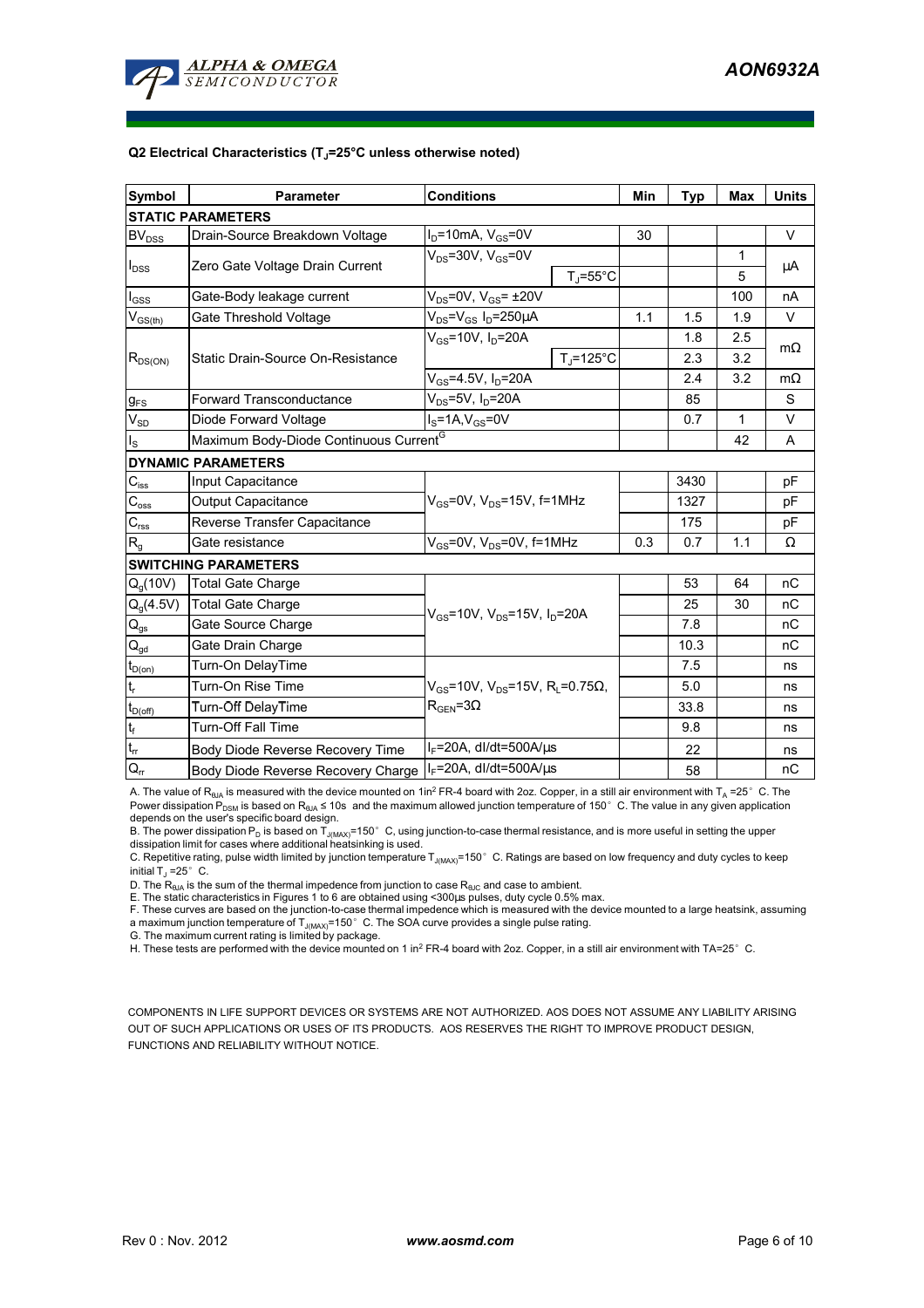

# **Q2-CHANNEL: TYPICAL ELECTRICAL AND THERMAL CHARACTERISTICS**

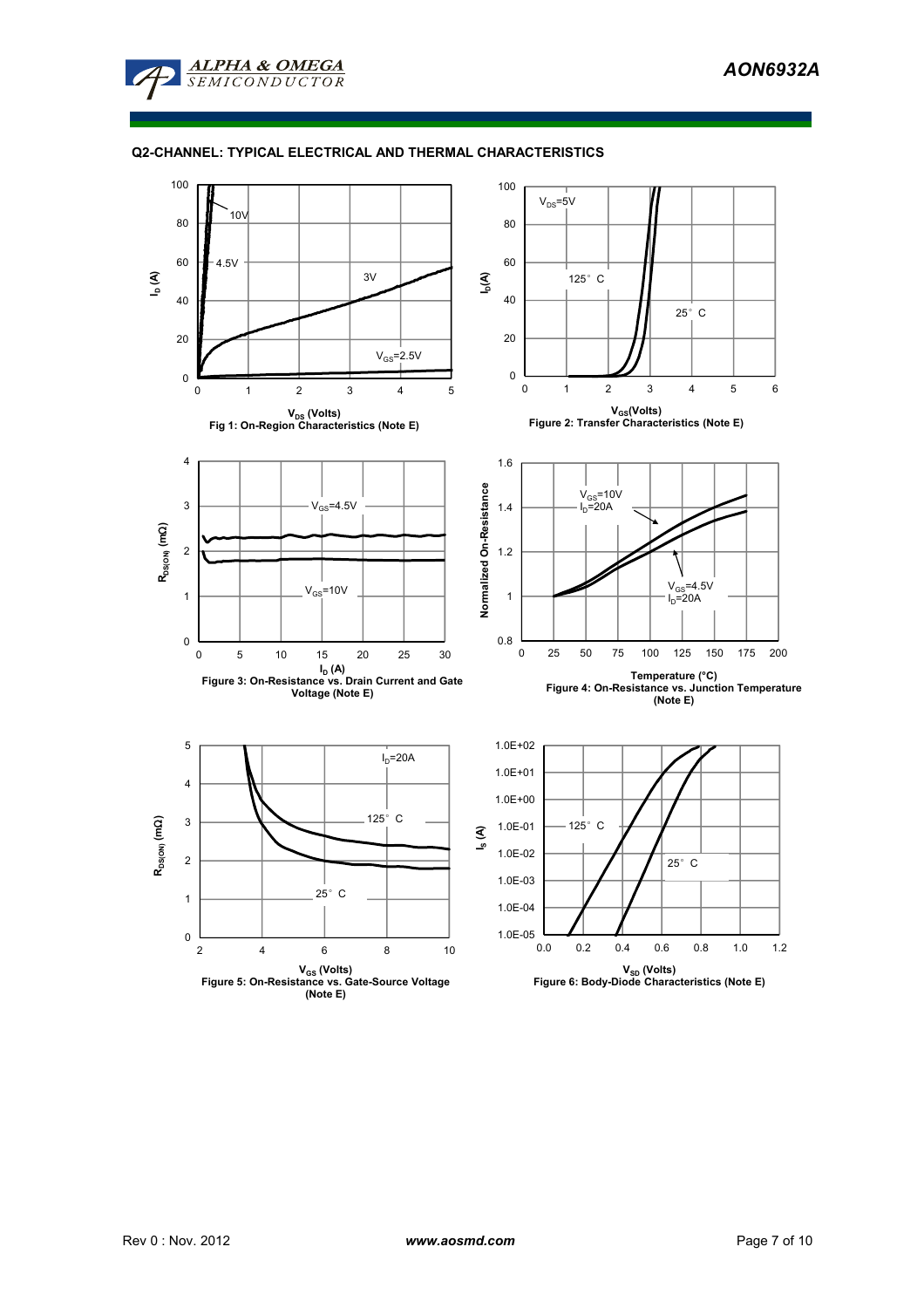

# **Q2-CHANNEL: TYPICAL ELECTRICAL AND THERMAL CHARACTERISTICS**



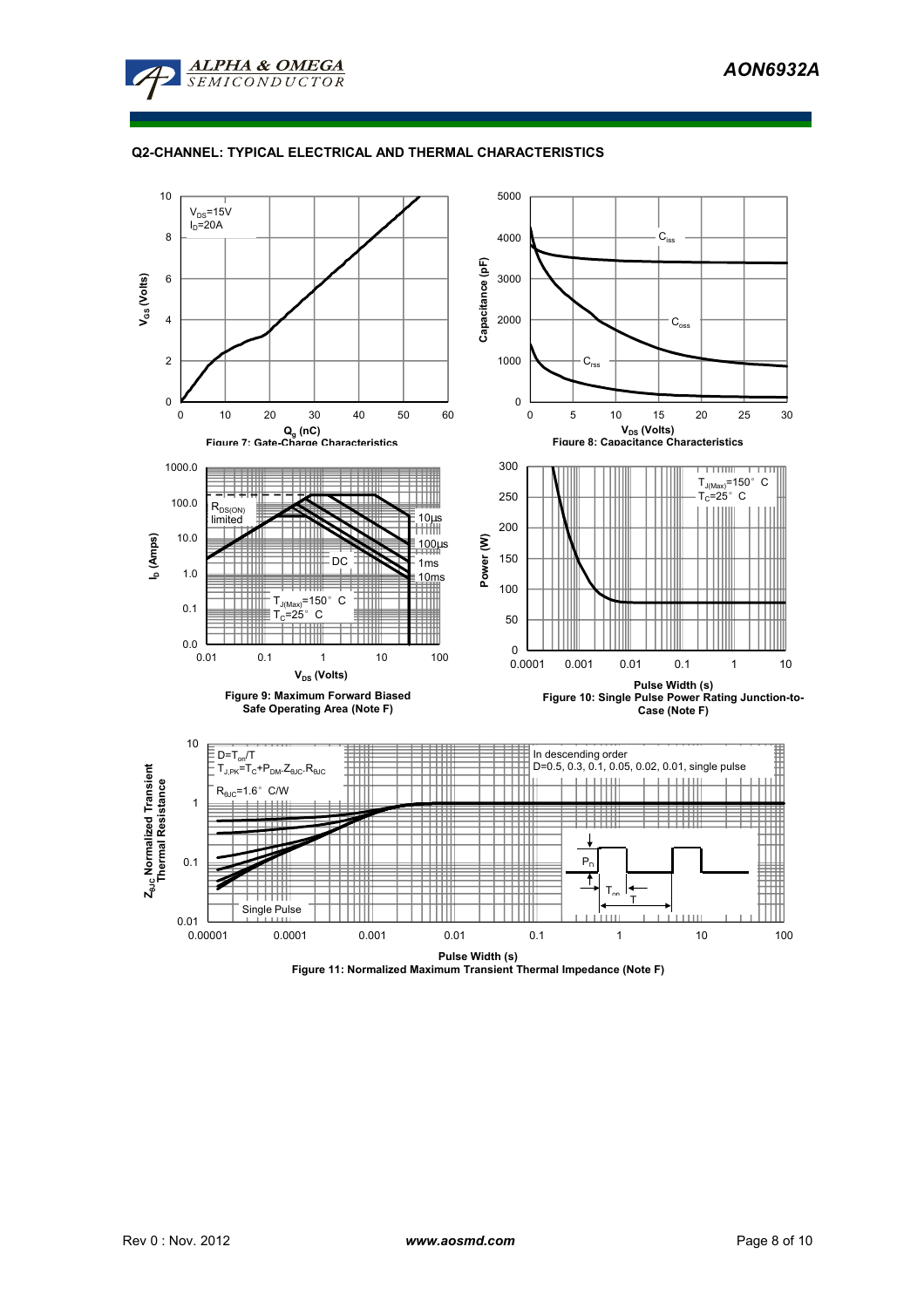

# **Q2-CHANNEL: TYPICAL ELECTRICAL AND THERMAL CHARACTERISTICS**



**Pulse Width (s) Figure 15: Normalized Maximum Transient Thermal Impedance (Note H)**